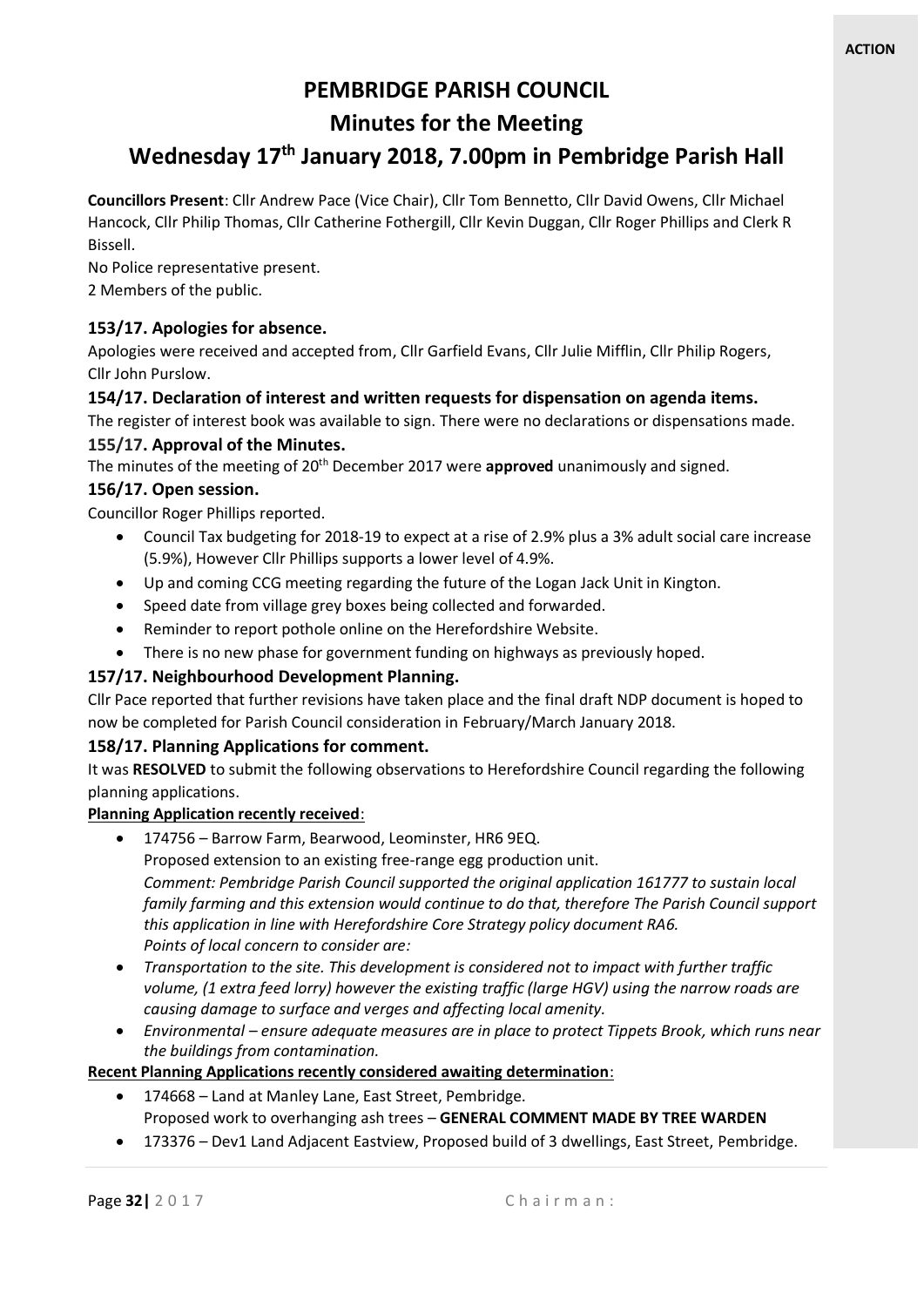Application removal of condition 11 152540/F. **SUPPORT** 

- 172253 Land at Townsend farm, East street, Pembridge. **- SUPPORT** Proposed 5 dwellings with garages. Formation of vehicular access.
- 172233 Land at the rear of the Gables, East street, Pembridge. **- - SUPPORT** Proposed 5 detached dwellings with garages, formation of vehicular access.
- 172242 Land at the rear of the Gables (Plot 7), East Street, Pembridge**- SUPPORT** Proposed erection of 1 self-build dwelling with garage on plot 7 off new vehicular access.
- 172234 Land rear of the Gables (Plot 1), East street, Pembridge, **- SUPPORT** Proposed 1 self-build dwelling and garage on plot 1.

#### **Planning Decisions made:**

- 173922 Ivydene, West Street, Pembridge HR6 9DU Proposed replacement of two fireplaces. – **SUPPORT – APPROVED WITH CONDITIONS**
- 174044 West End House, West street, Pembridge HR6 9DY Proposed works to trees – **SUPPORT – WORK TO GO AHEAD** Fell sycamore (T1) due to close proximity to building. Several native trees will be planted on the plot.

#### **159/17. Finances.**

#### **Financial Report & Payments.**

Bank reconciliations made using VT cashbook for December 2017.

| Balances at end December 2017:   |          |           |  |
|----------------------------------|----------|-----------|--|
| <b>Current Account:</b>          |          | £31489.95 |  |
| <b>Tracker Account:</b>          | £5943.15 |           |  |
| <b>National Savings Account:</b> |          | £11784.58 |  |
| Income since last meeting:       |          |           |  |
| Kingspan Advertising             |          | 500.00    |  |
| Magazine advertising             |          | 100.00    |  |
|                                  |          |           |  |

#### Requests for payment: **Approval Agreed**

Toilet Cleaner salary for January 2018 as previously agreed by Parish Council Clerk's salary for January 2018 as previously agreed by Parish Council

NEST pension contribution as per agreed payment schedule

| <b>SLCC</b>            | Data Protection webinar (Paid)           | £30.00   | $+VAT$ |
|------------------------|------------------------------------------|----------|--------|
| Martin Jones           | Christmas trees                          | 450.00   | $+VAT$ |
| <b>Clerks Expenses</b> | Jan 2018                                 | £28.32   |        |
| West Mercia Energy     | Electric toilets                         | £17.72   | $+VAT$ |
| Cleanmy                | Replacement toilet paper dispenser       | £9.78    | $+VAT$ |
| <b>HALC</b>            | Data protection webinar training - Clerk | £60.00   | $+VAT$ |
| Pembridge Parish hall  | Meetings Oct - Dec 17                    | £48.00   |        |
| <b>Richard Mills</b>   | Lengthsman work                          | £1887.50 | $+VAT$ |
| Onestop                | Mag plus extra insert 167/17             | £420.00  |        |
| Came & Co              | Toilet block insurance 161/17            | £82.51   |        |

Clerk

## **160/17. Clerks report.**

- Received and reviewing quotes for works on willow trees on the Village Green. To instruct approved contractor agree a date with Western Power to cut power to overhead power lines for contractor to work safely.
- Met with another contractor for proposed works on the steps to war memorial and research possible grant funding.
- Vat return completed for Qtr 3.
- Met with other ward clerks, Planning officers and Balfour locality steward to discuss any issues.
- Legal procedure being followed to co-opt for councillor vacancy.
- Nominations for Community Champions until 9th February 2018.